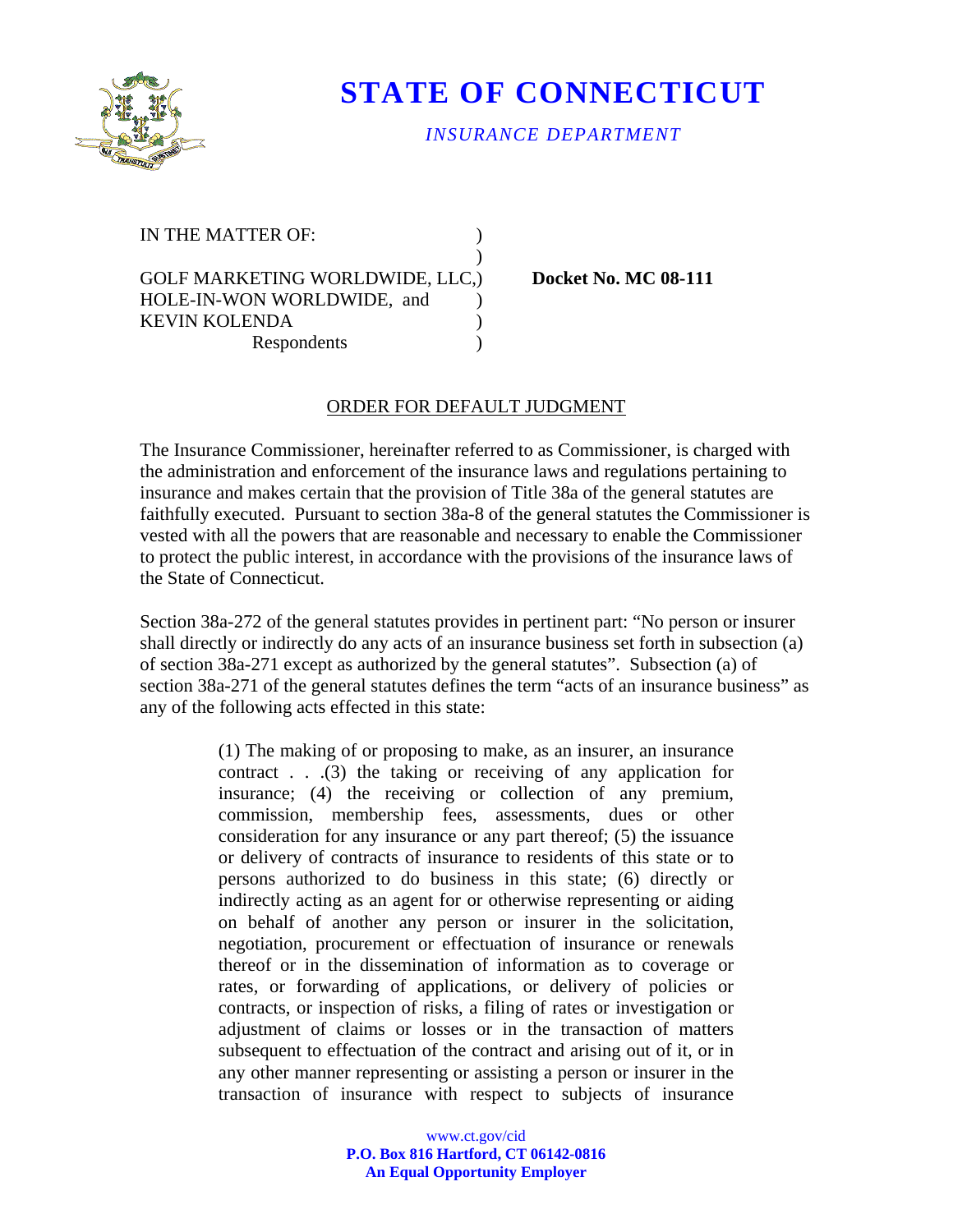resident, located or to be performed in this state. . . . (7) the doing of or proposing to do any insurance business in substance equivalent to any of the foregoing in a manner designed to evade the provisions of the general statutes relating to insurance; and (8) any other transactions of business in this state by an insurer.

Moreover, section 38a-278 of the general statutes, as amended by Section 11 of Public Act 08-178, provides that any insurer who does any acts of an insurance business without having received the proper authority from the Commissioner shall be fined fifty thousand dollars for each such act. In addition to such penalty in the amount of fifty thousand dollars, any person or insurer who or which engages in any acts of an insurance business without the proper authorization shall be fined two thousand five hundred dollars for the first offense and two thousand five hundred dollars for each month during which such person or insurer continues engaging in such acts. Section 38a-817 of the general statutes, as amended by Section 39 of Public Act 08-178, provides that any person who knowingly engages in unfair or deceptive practices relating to an insurance business can be subject to a monetary penalty in the amount of twenty five thousand dollars for each violation, not to exceed two hundred and fifty thousand dollars in any six-month period.

The Commissioner has conducted an investigation of the activities of the above captioned Respondents and, as a result of that investigation, on October 31, 2008 issued a Complaint, Docket No. MC 08-111, a copy of which is attached as Exhibit A, alleging facts that constitute cause for the imposition of fines pursuant to sections 38a-41, 38a-278, 38a-817 and 38a-818 of the general statutes. As of this date the Respondents have failed to appear and file an answer in response to the allegations of the October 31, 2008 Complaint.

The rules governing procedures applicable to enforcement proceedings before the Commissioner are set forth in the Insurance Department Rules of Practice, section 38a-8- 54 et seq. of the Regulations of Connecticut State Agencies. Section 38a-8-61 of the Regulations of Connecticut State Agencies provides in pertinent part:

The respondent in any enforcement proceeding shall file an answer to the complaint with the Commissioner no later than twenty days after service of the complaint. An answer shall specifically admit, deny, or state that the respondent does not have and is unable to obtain sufficient information to admit or deny each allegation in the complaint.

In addition, if the Respondent does not file an answer within the time required, the Department is required to send a second notice requiring that the Respondent file an answer within fourteen days after the date of such notice.

Additionally, section 38a-8-62 of the Regulations of Connecticut State Agencies provides: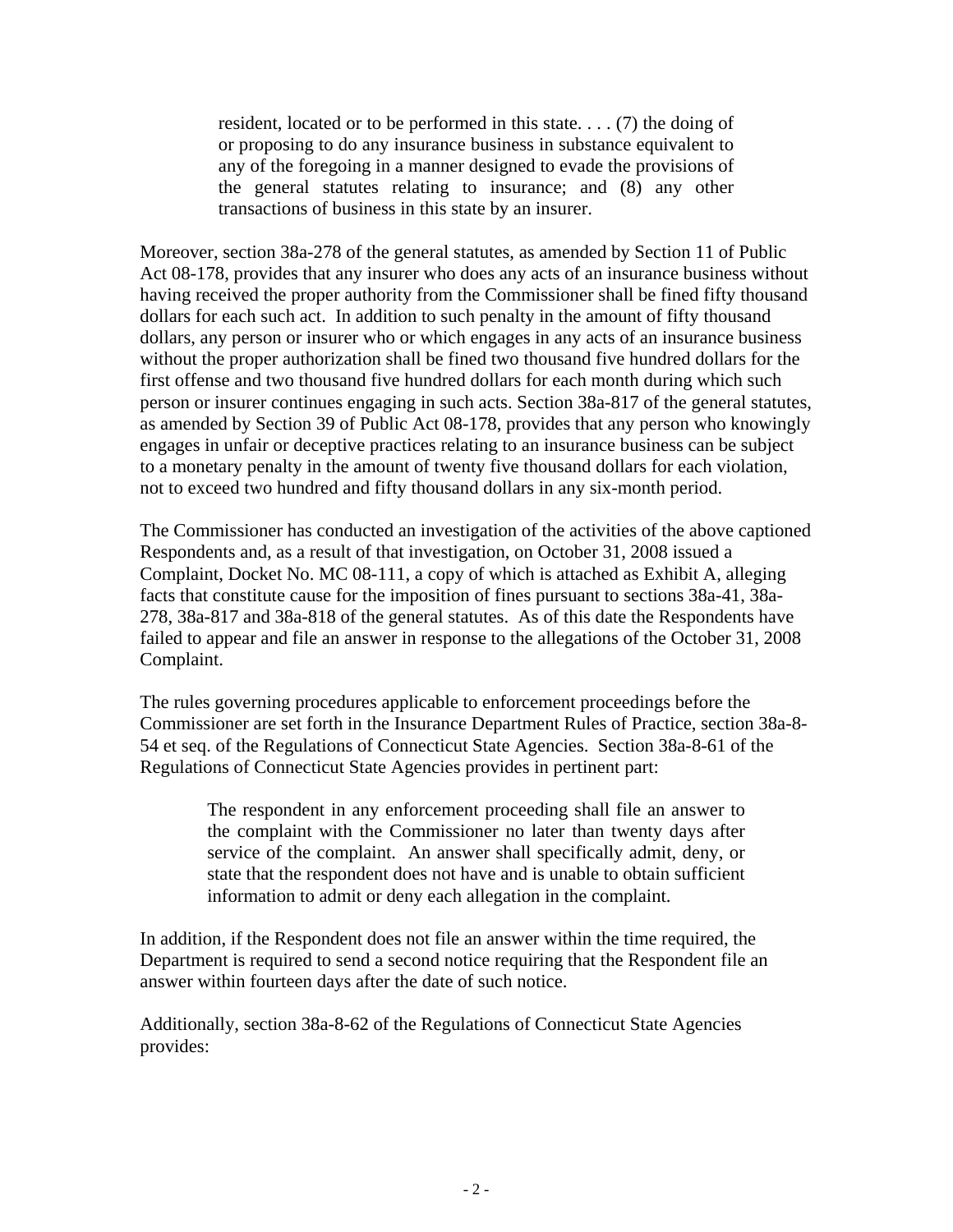The Commissioner or presiding officer may issue a default decision against a respondent that fails to answer the complaint within the time afforded under section 38a-8-61 of the Regulations of Connecticut State Agencies, or a party that fails to appear at a pre-hearing conference held pursuant to section 38a-8-38 of the Regulations of Connecticut State Agencies of which the party has due notice, or a party that fails to appear at any duly noticed hearing. If the defaulting party is the respondent, the Commissioner or presiding officer may deem the allegations against the respondent admitted.

## IN ACCORDANCE WITH THE FOREGOING:

I FIND, in light of the foregoing, that the Complaint and Notice of Hearing was received by the Respondents on or about November 7, 2008, as attested by a signed Certificate of Service signed by Lawrence F. Cafero, Connecticut State Marshall, attached herein as Exhibit B. The Complaint and Notice of Hearing was also mailed to the Respondents, by certified mail, Number 7004 2510 0003 6573 6331, with the proper postage as follows:

> Kevin Kolenda 1 Timberline Road Norwalk, CT 06854

Certified Mail Number 7004 2510 0003 6573 6331 was returned to the Department marked "Unclaimed", as evidenced by Exhibit C.

From the date of this Order, the Notice of Hearing was received by the Respondent fiftytwo days ago. Accordingly, I find that the Respondent received service and reasonable notice of the Complaint in accordance with the Regulations of Connecticut State Agencies, Sections 38a-8-18 and 38a-8-59 et seq.

I FURTHER FIND, that the Department, on December 2, 2008, sent a second notice to the Respondent, as evidenced by Exhibit D, requesting that the Respondent file an answer to the Complaint within fourteen days from the date of such second notice.

I FURTHER FIND, that the Respondent has not filed an answer in accordance with the Regulations of Connecticut State Agencies Section 38a-8-61 and, accordingly, all of the allegations as set forth in the Complaint, attached hereto, are hereby deemed admitted.

IT IS HEREBY ORDERED, in accordance with the above findings and pursuant to Section 38a-8-61 of the Regulations of Connecticut State Agencies, that:

1. A decision by default enters against the Respondents, Kevin Kolenda, Holein-Won Worldwide and Golf Marketing Worldwide.

2. That the Respondents' conduct and violations have been committed knowingly, given that Kevin Kolenda and Golf Marketing Worldwide had been